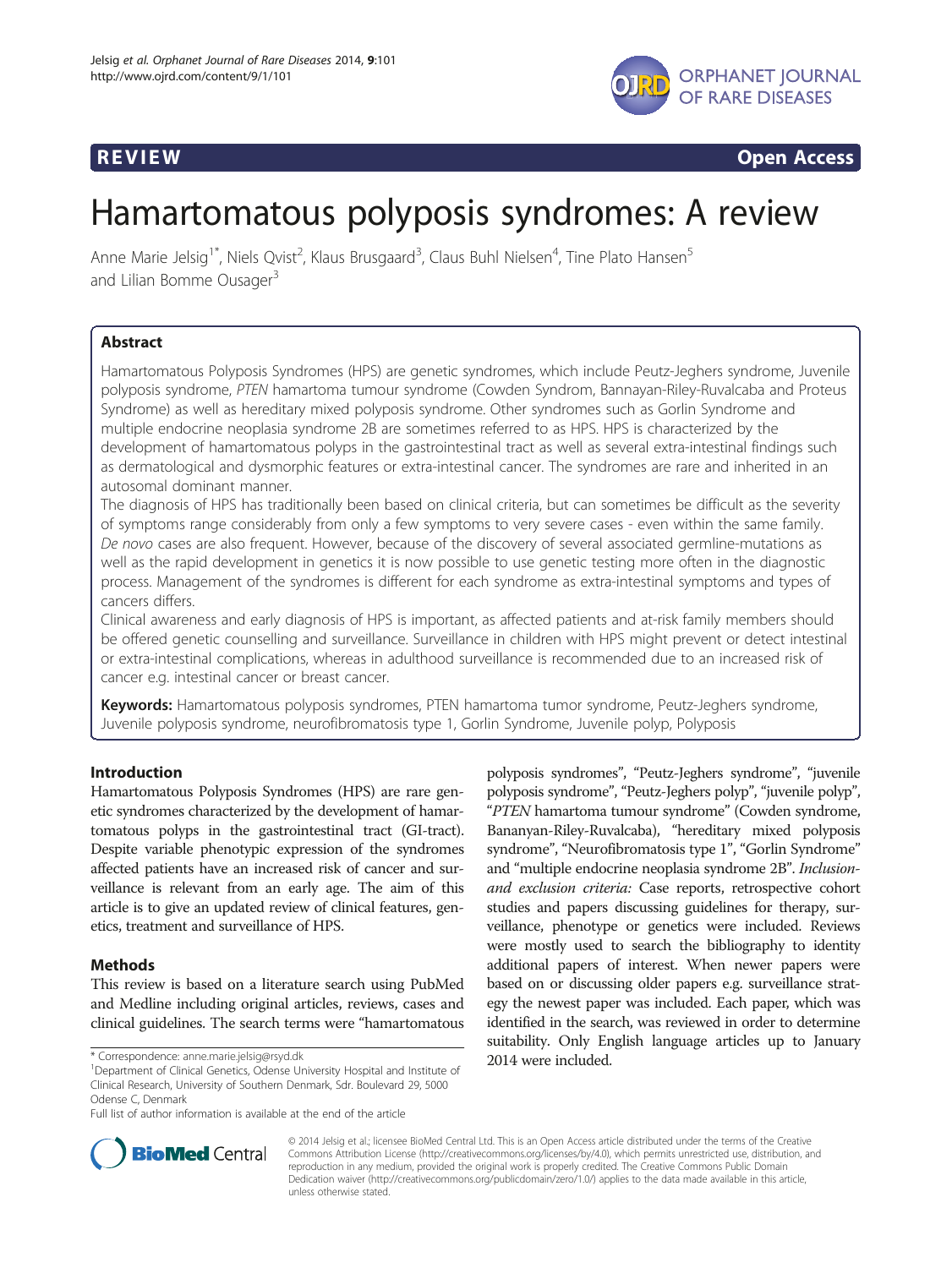

# Background

Hamartomatous polyps in the GI-tract are rare compared to neoplastic and hyperplastic polyps. However, the hamartomatous polyp is the most common type of polyps in children [[1](#page-7-0)]. The prevalence in the entire population is unknown but some suggest a prevalence of approximately 2% in the paediatric population [\[2](#page-7-0)].

Hamartomatous polyps are most often diagnosed by endoscopy and symptoms include rectal bleeding, pain, anaemia, prolapsing polyp, diarrhoea and/or melena [\[3](#page-7-0)]. The hamartomatous polyps vary in size and may have a characteristic histological structure, which makes it possible to distinguish between the Peutz-Jeghers polyp and

the *juvenile polyp*. Peutz-Jeghers polyps are typically multilobulated with a papillary surface and branching bands of smooth muscle covered by hyperplastic glandular mucosa [\[4](#page-7-0)]. The term "*juvenile polyps*" refer to a special histopathology and not the age of onset as the polyp might be diagnosed at all ages. The juvenile polyp has a spherical appearance and is microscopically characterized by overgrowth of an oedematous lamina propria with inflammatory cells and cystic glands (Figures 1 and 2). It might be difficult the distinguish between an inflammatory and a juvenile polyp [\[2](#page-7-0)].

Solitary hamartomatous polyps in the gastrointestinal tract is generally not considered to be associated with an

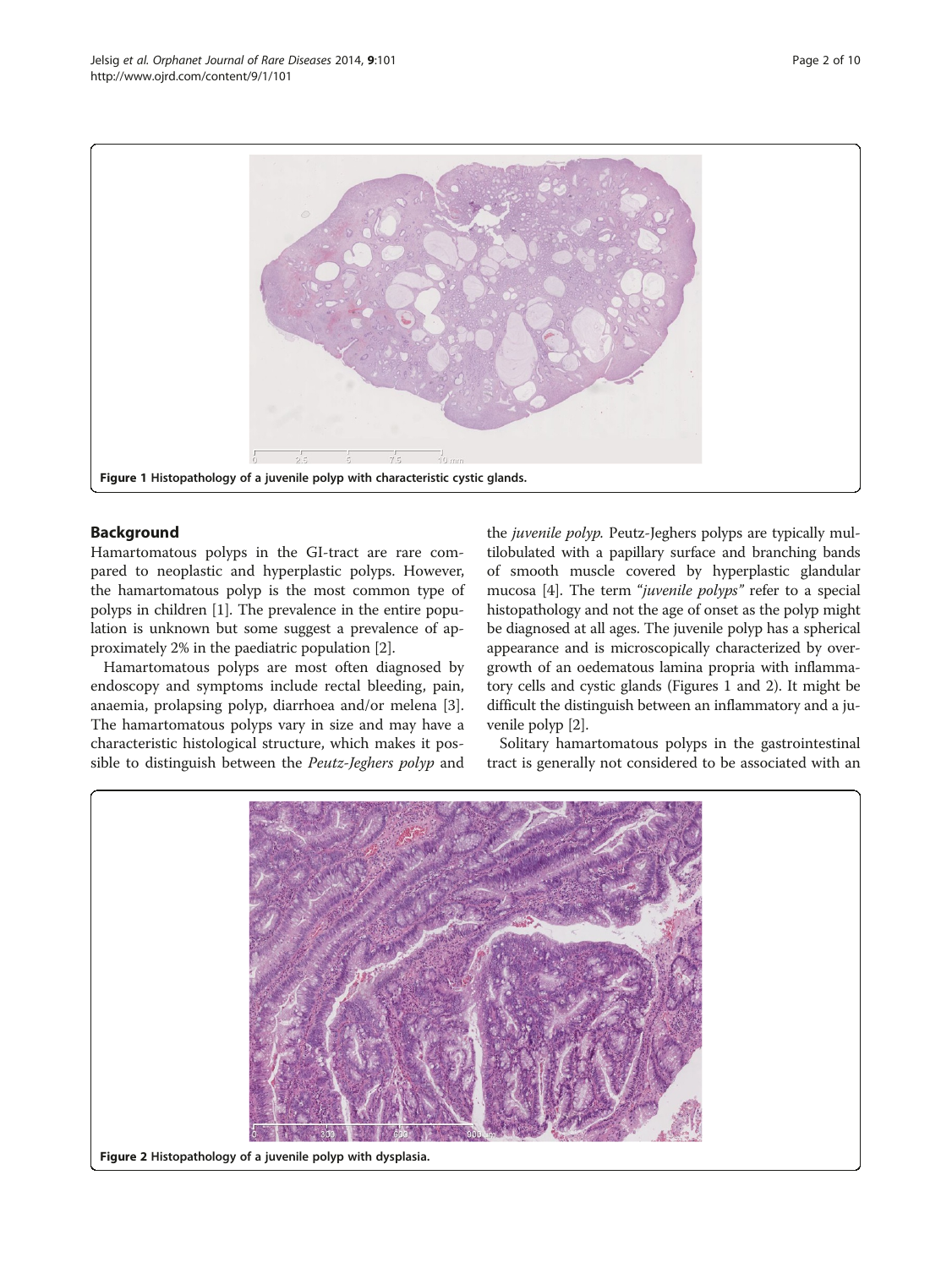increased risk of cancer [[5\]](#page-7-0), but >2 polyps and/or a family history of colorectal cancer or polyps should lead to suspicion of HPS. In addition to the occurrence of polyps, many of syndromes also manifest with extra-intestinal findings such as developmental delay, dermatological abnormalities or extra-intestinal cancer. HPS should be distinguished from Adenomatous Polyposis Syndromes such as Familiar Adenomatous Polyposis Syndrome (FAP) or MUTYH-associated Polyposis (MAP), which are dominated by the presence of adenomas.

The syndromes are inherited in an autosomal dominant pattern with offspring having a 50% risk of inheriting the condition. The expressivity of the phenotype is variable and penetrance is often 100%. During the past two decades several genes have been associated with HPS (Table 1). Detection of a germline mutation in the proband makes identification and surveillance of at-risk family members possible. Thus genetic counselling should be a cornerstone in the diagnostic approach to patients suspected for a polyposis syndrome. Furthermore affected patients and at-risk family members should be offered surveillance. The lack of long-term follow-up studies of the effect of surveillance, presumable ascertainment bias in the reported risks of cancer and the somewhat unknown pathogenic basis for cancer-development makes decision on a surveillance program challenging.

HPS include several syndromes of which the following are discussed in this article: Juvenile polyposis syndrome, PTEN-hamartoma tumor syndrome, Peutz-Jeghers syndrome, and Hereditary mixed polyposis syndrome.

#### Juvenile polyposis syndrome

Juvenile polyposis syndrome (JPS) is characterized by the occurrence of multiple juvenile polyps in the GI-tract. The incidence is approximately between 1:100.000 to1:160 000 [[3\]](#page-7-0). The number of polyps varies from 1 to over a 100, and may be found in the entire GI-tract but mostly in the colon, rectum and ventricle. The age at diagnosis varies considerably, but symptoms usually present themselves in the first and second decade [\[9](#page-8-0)].

The diagnostic criteria for JPS was established in 1975 and later revised by *Jass et al.* [[10\]](#page-8-0). According to these one of the following must be present:

- 1) More than five juvenile polyps in the colorectum or/ and
- 2) Multiple juvenile polyps throughout the GI-tract or/ and
- 3) Any number of juvenile polyps with a family history of juvenile polyposis

JPS is inherited in an autosomal dominant manner and 20-50% of affected patients have a positive family history [[9](#page-8-0)]. In patients fulfilling the diagnostic criteria it is possible to detect mutations in BMPR1A in 20-30% of patients, and in SMAD4 in 20-30% of the patients. Both genes are part of the transforming growth factor (TGF-beta) pathway.

An increased lifetime risk for both colorectal cancer (CRC) and gastric cancer has been documented in several studies: Howe et al. reported a 38% lifetime risk of developing CRC and 21% for upper GI cancer [\[11](#page-8-0)]. Brosens et al. reported a relative risk of developing CRC of 34.0 with the cumulative lifetime risk of 38.7% [\[12](#page-8-0)]. Median age at diagnosis was in the latter study 42 years. Pancreatic cancer, and cancer of the small intestine has been reported in a small number of patients with JPS [[11,13\]](#page-8-0). Reports suggest that SMAD4-mutations carriers have a significant higher frequency of gastric polyps and gastric cancer than BMPR1A-mutation carriers [[14](#page-8-0),[15](#page-8-0)].

There is no international consensus on treatment or prophylactic surgery for patients. For some patients endoscopic polypectomies will be sufficient. Prophylactic total – or subtotal colectomy or gastrectomy should be considered in patients with multiple polyps, severe symptoms or a family history of CRC [[16-18](#page-8-0)]. Proctocolectomy and subtotal colectomy with ileorectal anastomosis need endoscopic follow-up because of high recurrence-rate of polyps [\[16](#page-8-0)].

For asymptomatic at-risk members of JPS-families (e.g. mutation-positive individuals) British recommendations

|  |  |  |  | Table 1 Overview of the most common Hamartomatous Polyposis Syndromes |  |  |
|--|--|--|--|-----------------------------------------------------------------------|--|--|
|--|--|--|--|-----------------------------------------------------------------------|--|--|

|                                                      | Genes           | <b>Hallmark features</b>                                                            | Cancer by site                                        | Approx. mutation<br>detection rate (%) |
|------------------------------------------------------|-----------------|-------------------------------------------------------------------------------------|-------------------------------------------------------|----------------------------------------|
| Juvenile polyposis syndrome SMAD4, BMPR1A            |                 | Multiple GI-polyps, epistaxis,* telangiectasia*                                     | Colon, rectum and stomach                             | 60% [2]                                |
| PTEN-hamartoma syndrome: PTEN<br>Cowden Syndrome     |                 | Lhermitte-Duclos disease, trichilemmoma,<br>skin hamartoma, macrocephaly,           | Breast, thyroid, uterus, colon                        | Up to 80% [6]                          |
| PTEN-hamartoma syndrome:<br>Bannayan-Riley-Ruvalcaba | PTFN            | Macrocephaly, lipomatosis, pigmented<br>macules of the glans penis                  | As above                                              | 60% [7]                                |
| Peutz-Jeghers syndrome                               | STK11 (LKB1)    | Mucocutanous melanosis and polyposis<br>of the GI-tract                             | Colon, stomach, breast, pancreas<br>(cervix, ovarian) | 80%-94% [8]                            |
| Hereditary mixed polyposis<br>syndrome               | (BMPR1A, GREM1) | Atypical polyposis with juvenile polyps,<br>adenomas, hyperplastic and inflammatory | Colon and rectum                                      | Unknown                                |

\*In SMAD4 mutation carriers.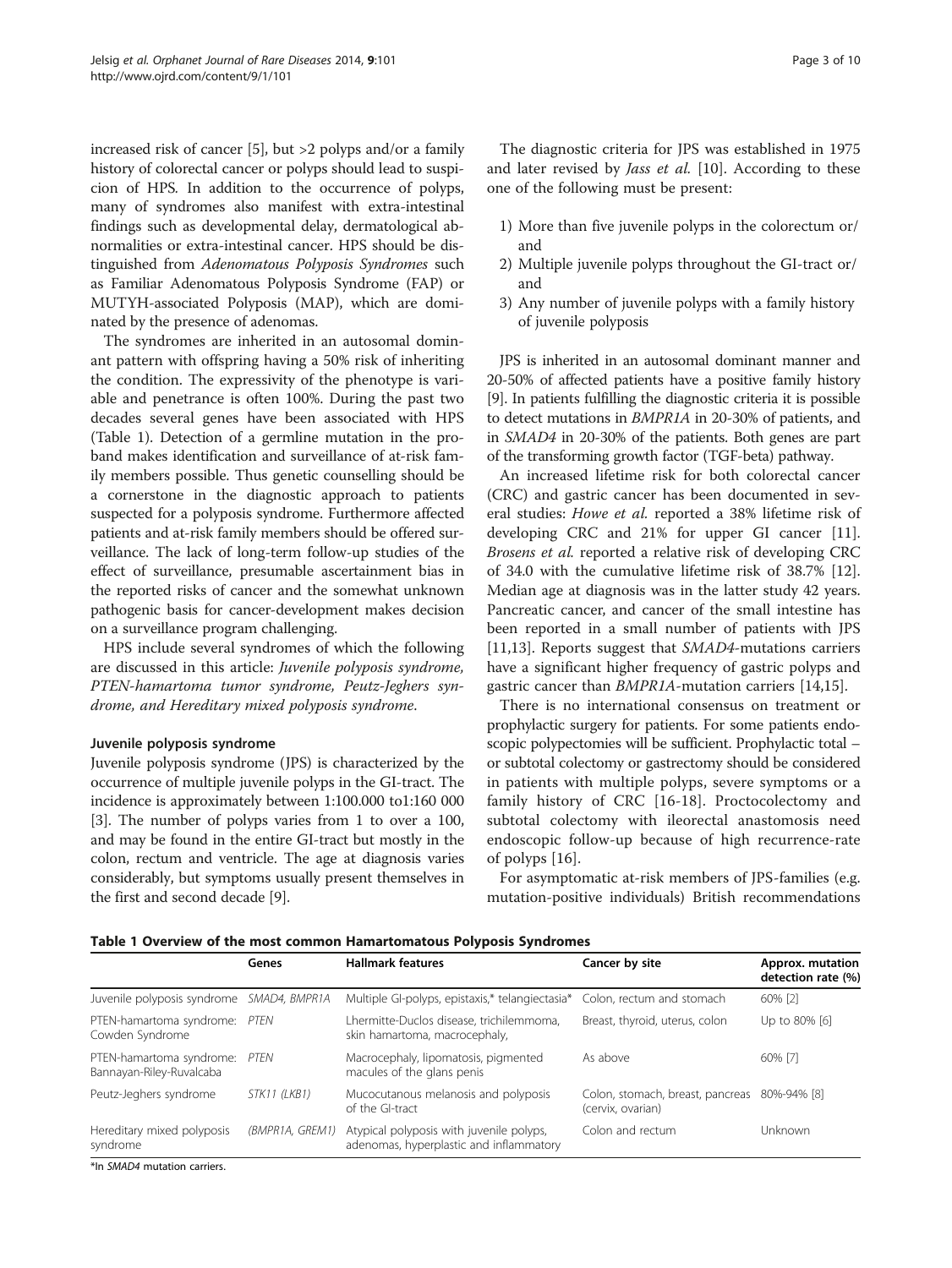from 2009–10 suggest surveillance with colonoscopy every 1–2 years from age 15–18 years until age 70 and gastroduodenoscopy from age 25 with a 1–2 year interval [[18](#page-8-0)]. Howe et al. suggested that mutation carriers and asymptomatic patients should have colonoscopy every three years from age 15 years, while patients who have polyps should be examined every year [\[17\]](#page-8-0). They also suggested gastroduodenoscopy to be performed from age 15. Latchford et al. concluded that that small-bowel disease is not a significant clinical problem in JPS and as such surveillance of the small intestines should not be performed in all patients [\[3](#page-7-0)].

Patients with SMAD4 mutations should be screened for hereditary hemorrhagic telangiectasia, (HHT) symptoms, in particular the presence of pulmonary AVmalformations. McDonald et al. published guidelines for managing HHT patients [[19](#page-8-0)]. A recent report described the presence of thoracic aortic dilatation in a SMAD4-mutation carrier and the authors suggested that the thoracic aorta should be screened in these patients [[20\]](#page-8-0).

BMPR1A is located in the same chromosomal region as PTEN and larger deletions involving both genes have been reported [[21\]](#page-8-0). These patients present with a severe form of JPS with onset in early childhood (sometimes called Juvenile polyposis of infancy) or might have symptoms of both Cowden syndrome and JPS.

# PTEN-hamartoma Tumour syndrome

PTEN-hamartoma Tumour syndrome include the clinical entities of Cowden syndrome (CS), Bannayan-Riley-Ruvalcaba (BRRS), PTEN-related Proteus syndrome (PS), and Proteus-like syndrome.

# Cowden syndrome

CS is characterized by overgrowth of multiple hamartomas involving several organs. The incidence is thought to be approximately 1:200 000, but the expressivity of the syndrome varies greatly [[6](#page-7-0)]. Because Cowden syndrome (CS) is likely underdiagnosed, the actual proportion of de novo cases cannot be determined. CS is inherited in an autosomal dominant manner and mutations may be found in PTEN. The mutations are typically pointmutations or smaller deletions or insertions. The mutationdetection rate in patients fulfilling the diagnostic criteria has been reported to 80% [\[6\]](#page-7-0) in earlier reports, however the mutation-detection rate might be lower as suggested by Pilarksi et al. [[22](#page-8-0)].

The clinical features of CS involve benign mucocutaneous lesions and Lhermitte-Duclos Disease (LDD). LDD is dysplatic cerebellar gangliocytoma and mucocutaneous lesions include trichilemmomas, acral keratoses and papillomatous lesions. Macrocephaly is a hallmark feature and has been reported in 84% of CS patients with PTEN-

mutations [\[23\]](#page-8-0). In the third decade of life more than 90% of CS-patients have symptoms. International diagnostic clinical criteria were established in 2000 [[24\]](#page-8-0) and have been revised over the years. In a recent article Pilarski et al. found that e.g. benign breast disease or genitourinary malformations could not be used as diagnostic criteria, whereas e.g. autism spectrum disorders, colon cancer and esophageal glycogenic acanthosis could be included [[22](#page-8-0)]. The clinical criteria of the PTEN-hamartoma tumor syndrome as suggested by Pilarski et al. can be seen in Table [2.](#page-4-0)

The increased risk of cancer in CS-patients is well described and involves especially the thyroid (non-medullary) and breast. Bubien et al. [[25](#page-8-0)] calculated standardised incidence ratios (SIR) for several cancer-sites in a cohort of PTEN-mutation positive patients. The authors found SIR for breast cancer to be 39.1, thyroid cancer 43.2 (female) and 199.5 (male), melanoma 28.3 (female) and 39.4 (male) and endometrial cancer 48.7. The cumulative risk of cancer was at the age of 70 years estimated to 85% for any cancer, 77% for breast-cancer in females and 38% for thyroid cancer (20). Tan et al. [[26\]](#page-8-0) reported a life-time risk of breast cancer to be 85.2%, thyroid cancer 35.2%, endometrial cancer 28.2%, colorectal cancer 9.0%, renal carcinoma 33.6% and melanoma 6%. The study included 368 PTEN-mutations positive individuals (295 index patients and 73 relatives identified following screening) and thus the high risk-estimates might be an ascertainment bias.

Hamartomatous polyps are the most common abnormal finding in the GI-tract in CS-patients [\[27](#page-8-0)] and have been reported in 35-85% of patients [\[28](#page-8-0)]. Ganglioneuromatous polyps, colonic lipomas and other types of polyps such as hyperplastic polyps, adenomas or inflammatory polyps might also be present. Heald et al. found that 50.4% ( $n = 62$ ) of 127 patients with *PTEN*-mutations had GI-polyps and 24 patients had both upper and lower GIpolyps [\[28](#page-8-0)]. Stanich et al. [\[29](#page-8-0)] reported that 9 out of 10 patients meeting the diagnostic criteria had GI-polyps, with 7 patients having more than one polyp.

Surveillance of the breast, thyroid and endometrial cancer is indicated and the increased risk of colorectal cancer, renal cell carcinoma and possibly melanoma should be taken into consideration. Tan et al. suggests that PTENmutation carriers under the age of 18 years should undergo annual targeted history and physical examination (including dermatologic examination, neurological and psychological testing) as well as baseline thyroid examination with ultrasound [\[26\]](#page-8-0). From age 30 women should have an annual mammogram and an annual endometrial sampling or transvaginal ultrasound. From age 40 both men and woman should have biannual colonoscopy and biannual renal ultrasound. For patients with a heavy polyp burden more frequent colonoscopy should be considered [\[26](#page-8-0)]. Guidelines from the National Comprehensive Cancer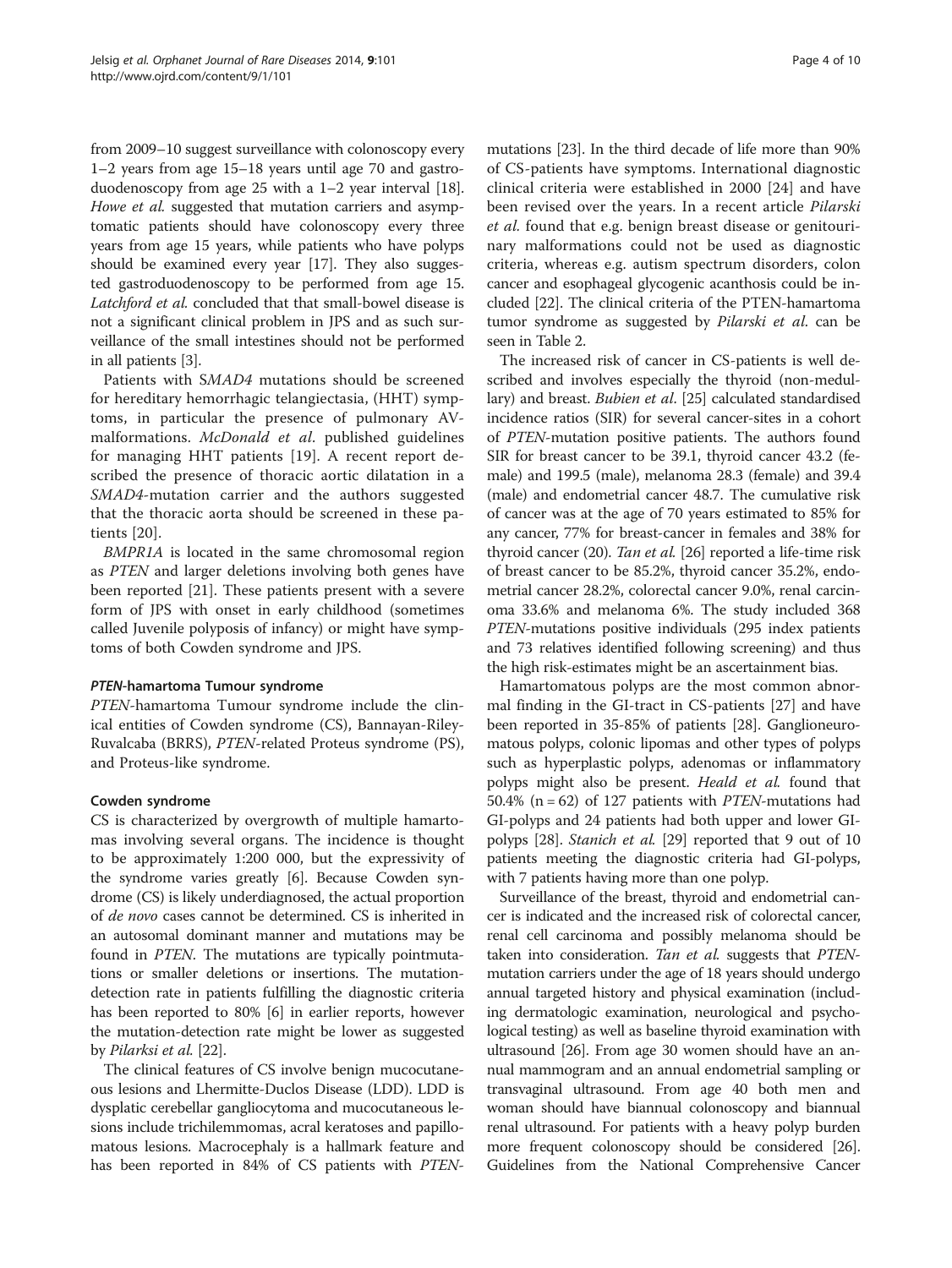# <span id="page-4-0"></span>Table 2 Clinical criteria for PTEN hamartoma tumor syndrome as suggested by Pilarski et al. [[22\]](#page-8-0)

#### Major criteria

- Breast cancer
- Endometrial cancer (epithelial)
- Thyroid cancer (follicular)
- Gastrointestinal hamartomas (including ganglioneuromas, but excluding hyperplastic polyps; ≥3)
- Lhermitte-Duclos disease (adult)
- Macrocephaly (≥97 percentile: 58 cm for females, 60 cm for males)
- Macular pigmentation of the glans penis
- Multiple mucocutaneous lesions (any of the following)
	- o Multiple trichilemmomas (≥3, at least one biopsy proven)
	- o Acral keratoses (≥3 palmoplantar keratotic pits and/or acral hyperkeratotic papules)
	- o Mucocutaneous neuromas (≥3)
	- o Oral papillomas (particularly on tongue and gingiva), multiple (≥3) OR biopsy proven OR dermatologist diagnosed

#### Minor criteria

- Autism spectrum disorder
- Colon cancer
- Esophageal glycogenic acanthosis (≥3)
- Lipomas (≥3)
- Mental retardation (ie, IQ ≤ 75)
- Renal cell carcinoma
- Testicular lipomatosis
- Thyroid cancer (papillary or follicular variant of papillary)
- Thyroid structural lesions (eg, adenoma, multinodular goiter)
- Vascular anomalies (including multiple intracranial developmental venous anomalies)

#### Operational diagnosis in an individual (either of the following)

- 1. Three or more major criteria, but one must include macrocephaly, Lhermitte-Duclos disease, or gastrointestinal hamartomas; or
- 2. Two major and three minor criteria.

#### Operational diagnosis in a family where one individual meets revised PTEN hamartoma tumor syndrome clinical diagnostic criteria or has a PTEN mutation:

- 1. Any two major criteria with or without minor criteria; or
- 2. One major and two minor criteria; or
- 3. Three minor criteria.

Network (NCCN) are listed in Table 3. NCCN also emphasizes addressing the risk for relatives, genetic counseling and discussion of reproductive options [[30](#page-8-0)].

# Bannayan-Riley-Ruvalcaba

Bannayan-Riley-Ruvalcaba syndrome is a part of the clinical spectrum caused by PTEN-mutations. Marsch et al. found that 60% of 43 patients with clinical BRRS had germline mutations in PTEN [[7\]](#page-7-0).

# Table 3 Management program for men and woman with CS from the National Comprehensive Cancer Network [\[30\]](#page-8-0) Woman

- Breast awareness starting at age 18 y
- Clinical breast exam, every 6–12 month, starting at age 25 y or 5–10 y before the earliest known breast cancer in the family
- Annual mammography and breast MRI screening starting at age 30–35 y or individualized based on earliest age of onset in family
- For endometrial cancer screening, encourage patient education and prompt response to symptoms and participation in a clinical trial to determine the effectiveness or necessity of screening modalities
- Discuss risk-reducing mastectomy and hysterectomy and counsel regarding degree of protection, extent of cancer risk and reconstruction options
- Address psychosocial, social, and quality-of-life aspects of undergoing risk-reducing mastectomy and/or hysterectomy

#### Men and Woman

- Annual comprehensive physical exam starting at age 18 y or 5 y before the youngest age of diagnosis of a component cancer in the family (whichever comes first), with particular attention to breast and thyroid exam
- Annual thyroid starting at age 18 y or 5-10 y before the earliest known thyroid cancer in the family, whichever is earlier
- Colonoscopy, starting at age 35 y, then every 5 y or more frequently if patient is symptomatic or polyps found
- Consider renal ultrasound starting at age 40 y, then every 1-2 y
- Dermatological management may be indicated for some patients
- Consider psychomotor assessment in children at diagnosis and brain MRI if there are symptoms

Adapted with permission from the NCCN Clinical Practice Guidelines in Oncology (NCCN Guidelines(r)) for Genetic/Familial High-Risk Assessment: Breast and Ovarian V.1.2014. (c) 2014 National Comprehensive Cancer Network, Inc. All rights reserved. The NCCN Guidelines(r) and illustrations herein may not be reproduced in any form for any purpose without the express written permission of the NCCN. To view the most recent and complete version of the NCCN Guidelines, go online to NCCN.org. NATIONAL COMPREHENSIVE CANCER NETWORK(r), NCCN(r), NCCN GUIDELINES(r), and all other NCCN Content are trademarks owned by the National Comprehensive Cancer Network, Inc.

BRRS is characterized by macrocephaly (as in CS), lipomatosis and pigmented macules of the glans penis. Other features are high birth weight, hamartomatous intestinal polyposis and intellectual disability [\[23\]](#page-8-0). Multiple juvenile polyps have been reported in about 25% of cases [[31](#page-8-0)]. Screening recommendations have not been established for BRRS but BRRS patients with PTEN-mutations should undergo the same surveillance programs as patients with CS.

PTEN-related Proteus syndrome and Proteus-like-syndrome PTEN-related Proteus syndrome (PS) and Proteus-like syndrome are traditionally placed under the *PTEN*-hamartoma syndrome. The syndromes are characterized by disproportionate overgrowth of affected tissues and may affect the skeleton, skin and central nervous system. The clinical presentations of the syndromes vary greatly.

<sup>•</sup> Education regarding the signs and symptoms of cancer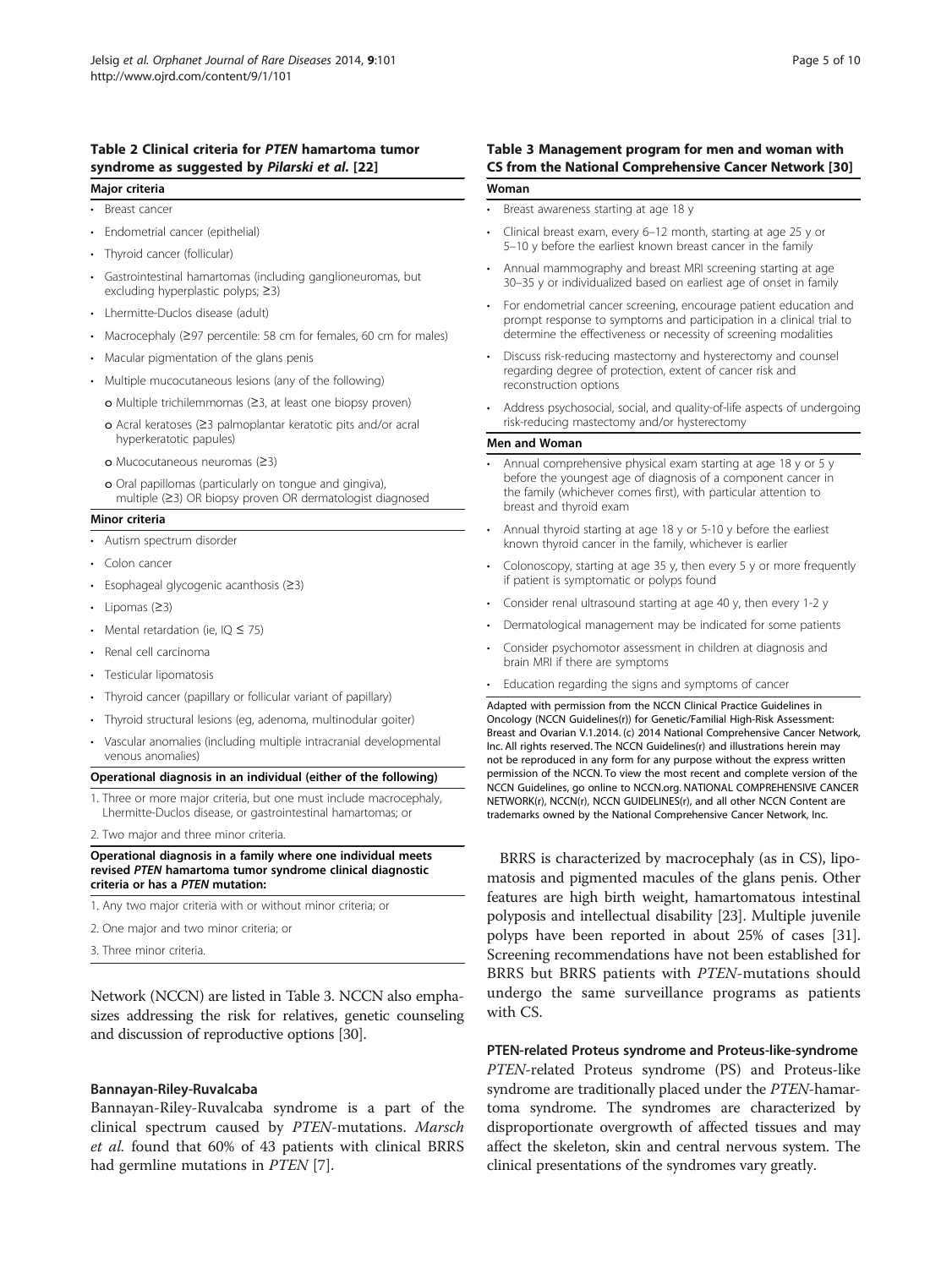Lindhurst et al. found that PS is caused by a somatic activation mutation in AKT1 [[32\]](#page-8-0). Although cases of patients with PS or Proteus-like-syndrome with PTENgermline mutation have been described [\[33,34](#page-8-0)] some has questioned the clinical diagnosis of these patients [[35,36\]](#page-8-0). Nevertheless, both *ATK1* and *PTEN* work in the PI3KCA/AKT - pathway. Treatment and surveillance of PS is based on experience from reported cases and is symptomatic, but the complications and symptoms of PS are often severe. Turner et al. [[36\]](#page-8-0) suggested periodic ophthalmologic evaluations and that baseline-brain MRI (because of CNS-complications) and educational intervention (because of cognitive impairment) could be considered. The association between deep vein thrombosis and PS has been reported several times and Turner et al. [[36\]](#page-8-0) concluded that pulmonary embolism is a major contributor to early mortality in PS. However, there is still no evidence or data to support recommendation of anticoagulation therapy.

# Peutz-Jeghers syndrome

Peutz-Jeghers syndrome (PJS) is characterized by mucocutanous melanosis, polyposis of the GI-tract, luminal gastrointestinal cancer and extraintestinal cancer. The incidence has been estimated to be approximately 1:8300 and 1:200.000 [[37](#page-8-0)]. About 55% of patients have an affected parent.

Patients often present themselves in infancy or early childhood with rectal bleeding, intestinal invagination, anemia and mucocutaneous pigmentations. The latter are present in approximately 95% of patients and occur on the lips, buccal mucosa and the perianal area. The lesions might fade after puberty but may persist on the buccal mucosa [\[8](#page-7-0)]. The number of polyps might vary from one to hundreds and are located throughout the GI-tract although mostly in the small intestines and colon [\[8](#page-7-0)] (Figure 3). The polyps reveal a characteristic histopathology as described earlier: The polyps have convoluted, elongated glands and an arborizing pattern of growth and consist of a branching framework of smooth muscle and connective tissue lined by normal epithelium [\[38](#page-8-0)]. The polyps may also be found extra-intestinally e.g. in the gall bladder, the bronchi, the urinary bladder and the ureter [[39\]](#page-8-0).

PJS is inherited in an autosomal dominant manner. Germline mutations can be found in STK11 and include point-mutations as well as larger deletions. STK11 is a tumour suppressor gene affecting the mTOR pathway. Mutations can be found in up to 94% of patients who fulfil the diagnostic criteria [\[40](#page-8-0)].

Diagnosis is based on the clinical presentation, the characteristic histopathology of the polyps, the results of genetic testing and family history. The diagnosis can be made when one of the following criteria is present:

- 1. Two or more histologically confirmed Peutz-Jeghers polyps
- 2. Any number of PJ-polyps detected in one individual who has a family history of PJS within close relative(s).
- 3. Characteristic mucocutaneous pigmentation in an individual who has a family history of PJS within close relative(s).
- 4. Any number of PJ-polyps in an individual who also has characteristic mucocutaneous pigmentations.



Figure 3 Peutz-Jeghers polyp found at endoscopy.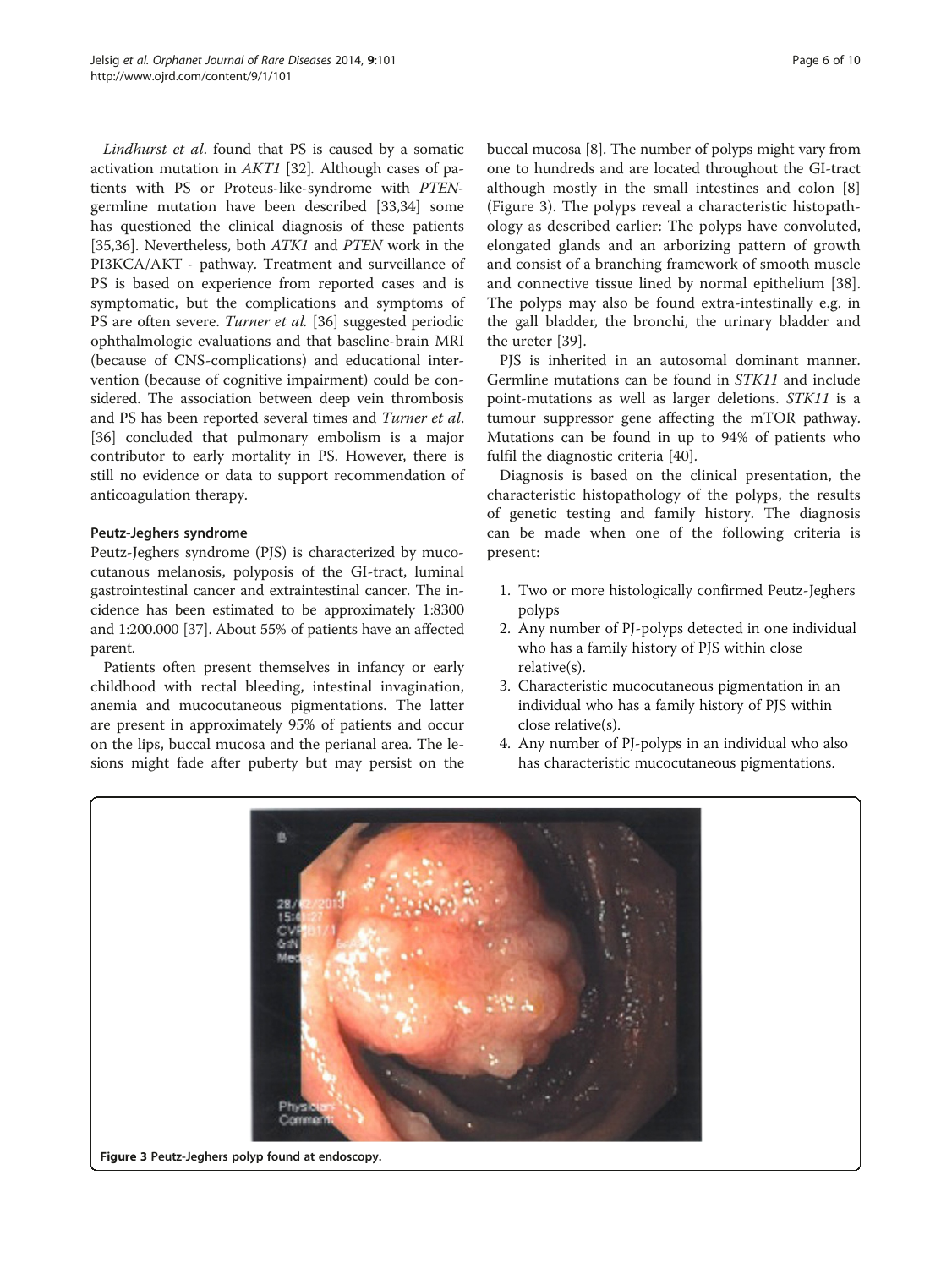<span id="page-6-0"></span>Table 4 Relative risk of cancer in Peutz-Jeghers syndrome

|                         | Resta et al. [41]             | Giardiello et al. [42] |  |
|-------------------------|-------------------------------|------------------------|--|
| Study design            | Retrospective cohort<br>study | Meta-analysis          |  |
| Any cancer              | 15.1 (CI 10.5-21.2)           | 15.2                   |  |
| <b>Breast</b>           | 12.5 (CI 5.1-26.0)            | 15.2                   |  |
| Cervix                  | 55.6 (CI 17.7-134.0)          | 1.5                    |  |
| Gynaecological cancers  | 27.7 (CI 11.3-57.6)           | NA.                    |  |
| Colorectal cancer       | 13.5 (CI 4.3-32-5)            | 84.0 (Colon)           |  |
| Pancreas                | 139.7 (CI 61.1-276.4)         | 132                    |  |
| Gastrointestinal cancer | 126.2 (CI 73.3-203.4)         | NA.                    |  |
| Ovary                   | NA.                           | 27.0                   |  |
| Uterus                  | NA.                           | 16.0                   |  |
| Testes                  | <b>NA</b>                     | 4.5                    |  |
| Lung                    | NA.                           | 17.0                   |  |
| Small intestines        | NA.                           | 520.0                  |  |
| Stomach                 | NA.                           | 213.0                  |  |
| Oesophagus              | NA.                           | 57.0                   |  |

The increased risk of cancer in the GI-tract as well as extra-intestinal cancer in patients with PJS is well documented and high (Table 4). Resta et al. investigated the prevalence and risk of cancer in a retrospective cohort study of 119 patients who either fulfilled the diagnostic criteria or had a mutation in STK11 [[41\]](#page-8-0). The most frequent sites of malignancy were the GI-tract and the breast. Giardiello et al. conducted a meta-analysis of 210 individuals described in six publications. A statistically high significant RR for both GI-cancer and extra intestinal cancer was observed, but no significant RR for testicular or cervical cancer [\[42](#page-8-0)] (Table 4); the overall cumulative risk for cancer was over 90% in patients with PJS. Van Lier et al. concluded that PJS patients already at a young age carry a high cancer risk and the authors found the average age at cancer-diagnosis (not sitespecific) to be 42 years [[43](#page-8-0)]. The cumulative risk of cancer increases with age in several studies [\[41,44\]](#page-8-0).

Surveillance is essential because of the risk of complications to polyps such as intussusception as well as the increased risk of cancer. Especially surveillance of the breast, colon and rectum and the small intestines should be established. Different guidelines and recommendations have been suggested through the past decade [[8,](#page-7-0)[37,38,45\]](#page-8-0), however, *Beggs et al.* [\[8](#page-7-0)] compared the surveillance programs described in the literature. The authors advocate to postpone the endoscopic screening of the GI-tract until late childhood/early adolescence and suggest that a baseline colonoscopy and upper gastroscopy is performed at age 8 years, or earlier if the patient is symptomatic, and repeated every third year if polyps are detected [\[8\]](#page-7-0). Otherwise the screening program should begin at age 18 and then performed every 3 years. At the age of 50 years the frequency of screening is suggested to increase to every 1–2 years because of the age-depending cancer risk. Beggs et al. suggested that small bowel screening should be initiated at age 8 and performed every 3 years if polyps were found or else from age 18. Korsse et al. discussed radiologic and endoscopic imaging modalities of the small bowel and suggested small bowel surveillance in PJS patients every 2–3 years from age 8–10 (40). Korsse et al. also stated that the removal of small bowel hamartomas reduces the need for elective and emergency laparotomy and that when significant polyps are detected (10–15 mm) push enteroscopy should be the preferred and polyps removed [\[46\]](#page-8-0).

Routine-screening of pancreas has recently been investigated and the authors found that surveillance should only be performed in defined research protocols as surveillance has not yet proven to reduce mortality [\[47\]](#page-8-0).

As part of the Dutch recommendations for surveillance Van lier et al. suggested that patients with a positive family history were screened with physical examination including testicular palpation and haemoglobin analysis from the age of 10 years [\[43\]](#page-8-0). Breast examination and breast MRI should start from 25 years of age. Colonoscopy should start at age 25–30 years with an interval of 2–5 years depending on findings (38).

#### Hereditary mixed polyposis syndrome

Hereditary mixed polyposis syndrome (HMPS) was described by *Whitelaw et al.* in a large family with atypical

Table 5 List of other syndromes where hamartomatous polyps are frequent

|                                         | <b>Clinical hallmarks</b>                                                                                                                                                                       | Gene  | Cancer                                                                   |
|-----------------------------------------|-------------------------------------------------------------------------------------------------------------------------------------------------------------------------------------------------|-------|--------------------------------------------------------------------------|
| Gorlin syndrome                         | Keratocysts of the jaw, hyperkeratosis of palm and soles, basal cell carcinomas,<br>skeleton abnormalities, macrocephaly, frontal bossing                                                       | PTCH1 | Basal cell carcinomas,<br>medullablastoma                                |
| Multiple endocrine<br>neoplasia type 2B | Mucosal neuromas of the lips an tonque, medullated corneal nerve fibers, distinctive<br>facies with enlarged lips and tongue, an asthenic "marfarnoid habitus, and medullary<br>thyroid cancer. | RFT   | Medullary thyroid cancer,<br>pheochromocytoma                            |
| Neurofibromatosis type 1                | Café au lait spots, axillary and inquinal freckling, and neurofibromas.                                                                                                                         | NF1   | Optic gliomas, malignant<br>peripherical nerve sheath<br>tumours, breast |
| Birt-Hogg-Dubé                          | Skin fibrofolliculomas, spontaneous pneumothorax                                                                                                                                                | FI CN | Renal                                                                    |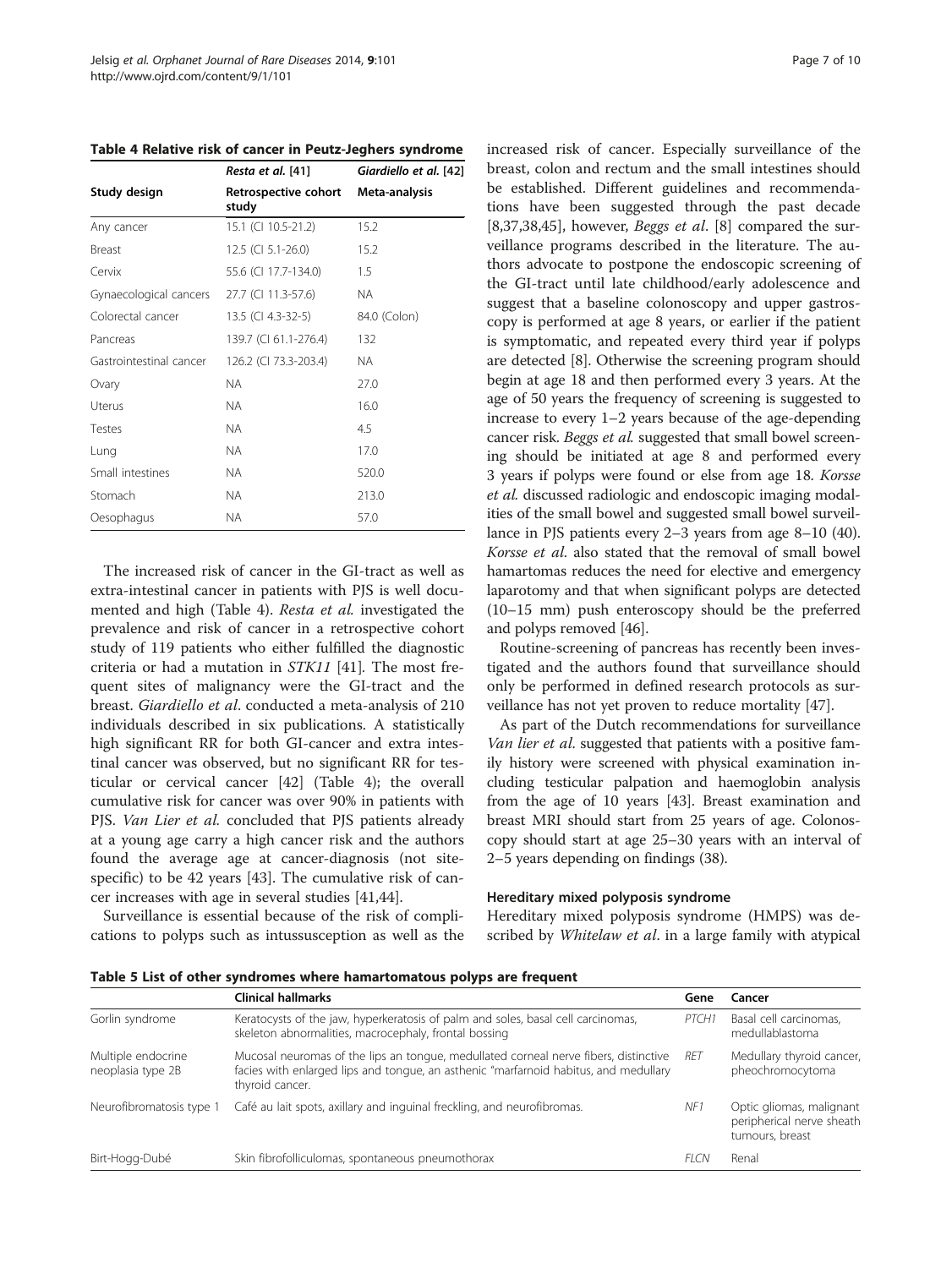<span id="page-7-0"></span>polyps and an autosomal dominant pattern of inheritance [[48](#page-9-0)]. The condition is characterized by an atypical pattern of polyposis in the colon and rectum. Affected individuals may develop juvenile polyps, hyperplastic polyps or adenomas. Colorectal carcinoma occurs in a high proportion of reported families [\[49\]](#page-9-0). The genetic cause (s) of HMPS remains elusive. HMPS has been mapped to the chromosomal region of 10q23, which includes BMPR1A [[50](#page-9-0)] and O'Riordan et al. found a BMPR1A mutation in one family [[51](#page-9-0)]. *Jaeger et al.* reported that a duplication in the 3' end of the SCG5 gene and a region upstream of GREM1-locus can cause HMPS [\[49\]](#page-9-0).

Consensus surveillance programs have not been published and the existing literature is not sufficient to recommend or suggest frequency of surveillance. However, as BMPR1A mutation-carriers have a high risk of cancer in JPS, it seems reasonable to offer mutations-carriers a surveillance program with colonoscopy [\[51](#page-9-0)].

# Other syndromes with the presence of hamartomatous polyps

The presence of hamartomatous polyps is described in patients with other syndromes such as Neurofibromatosis type 1, Multiple Endocrine Neoplasia type 2B, Gorlin Syndrome and Birt-Hogg-Dubé. The syndromes are listed in Table [5.](#page-6-0)

Cronkhite-Canada Syndrome is also characterized by gastrointestinal hamartomatous polyposis and is sometimes classified as a HPS. The syndrome is not considered to be hereditary but appears to be an autoimmune inflammatory condition [[52](#page-9-0)].

# Genetic testing

The sometimes-difficult clinical and histopathological distinction between different HPS makes genetic testing important in the diagnostic approach to these patients. The development of Next Generation Sequencing (NGS) makes it possible to sequence DNA in a faster and less expensive way compared to traditional Sanger-sequencing. NGS holds a lot of possibilities for patients suspected of a polyposis syndrome, as it is now possible the test a panel of genes – or even all genes (exome-sequencing) -making an early and precise diagnosis. Nevertheless, it is not always possible – despite a clear histological and endoscopic diagnosis as well as a positive family history- to detect a germline mutation in any of the known genes. This indicates that new candidate genes are still to be discovered and that the genetic technology could be improved.

# Conclusion

Hamartomatous Polyposis Syndromes (HPS) are rare genetic syndromes characterized by the development of hamartomatous polyps in the gastrointestinal tract and an increased risk of cancer. Early diagnosis is important

as affected patients and at-risk family members should be offered surveillance from an early age. The rapid development in genetics makes it possible to use genetic testing more often and thus genetic counselling should be a cornerstone in families with Hamartomatous Polyposis Syndromes.

#### Abbreviations

GI-tract: Gastrointestinal tract; HPS: Hamartomatous Polyposis Syndromes; NGS: Next Generation Sequencing; JPS: Juvenile polyposis syndrome; PJS: Peutz-Jeghers syndrome; CS: Cowden Syndrome; BRRS: Bannayan-Riley-Ruvalcaba Syndrome; PS: Proteus syndrome; MEN2B: Multiple Endocrine Neoplasia type 2B; SIR: Standardised incidence ratio.

#### Competing interests

The authors declare that they have no competing interests.

#### Authors' contributions

JAM: The main author who has conducted the main part of the literature search and written the first draft. QN: Contributed especially to the sections concerning surveillance and surgical interventions. BK: Contributed mainly to the sections concerning genetics and Next Generation Sequencing. NCB: Contributed especially to the section of Peutz-Jeghers Syndrome as well as providing pictures for the review. HTP: Contributed with histopathological descriptions and illustrations. OLB: Contributed especially to the part of Juvenile Polyposis syndrome, genetics and surveillance. All authors read and approved the final manuscript.

#### Author details

<sup>1</sup>Department of Clinical Genetics, Odense University Hospital and Institute of Clinical Research, University of Southern Denmark, Sdr. Boulevard 29, 5000 Odense C, Denmark. <sup>2</sup>Surgical Department A, Odense University Hospital Denmark, Sdr. Boulevard 29, 5000 Odense C, Denmark. <sup>3</sup>Department of Clinical Genetics, Odense University Hospital Denmark, Sdr. Boulevard 29, 5000 Odense C, Denmark. <sup>4</sup>Department of Surgery, Hvidovre Hospital Kettegaard Alle 30, 2650 Hvidovre, Denmark. <sup>5</sup>Department of Pathology Odense University Hospital, Sdr. Boulevard 29, 5000 Odense C, Denmark.

#### Received: 8 April 2014 Accepted: 19 June 2014 Published: 15 July 2014

#### References

- Hoffenberg EJ, Sauaia A, Maltzman T, Knoll K, Ahnen DJ: Symptomatic colonic polyps in childhood: not so benign. J Pediatr Gastroenterol Nutr 1999, 28:175–181.
- 2. Brosens LA, Langeveld D, van Hattem WA, Giardiello FM, Offerhaus GJ: Juvenile polyposis syndrome. World J Gastroenterol 2011, 17:4839–4844.
- 3. Latchford AR, Neale K, Phillips RK, Clark SK: Juvenile polyposis syndrome: a study of genotype, phenotype, and long-term outcome. Dis Colon Rectum 2012, 55:1038–1043.
- 4. Jass JR: Colorectal polyposes: from phenotype to diagnosis. Pathol Res Pract 2008, 204:431–447.
- Nugent KP, Talbot IC, Hodgson SV, Phillips RK: Solitary juvenile polyps: not a marker for subsequent malignancy. Gastroenterology 1993, 105:698–700.
- 6. Uppal S, Mistry D, Coatesworth AP: Cowden disease: a review. Int J Clin Pract 2007, 61:645–652.
- 7. Marsh DJ, Coulon V, Lunetta KL, Rocca-Serra P, Dahia PL, Zheng Z, Liaw D, Caron S, Duboue B, Lin AY, Richardson AL, Bonnetblanc JM, Bressieux JM, Cabarrot-Moreau A, Chompret A, Demange L, Eeles RA, Yahanda AM, Fearon ER, Fricker JP, Gorlin RJ, Hodgson SV, Huson S, Lacombe D, LePrat F, Odent S, Toulouse C, Olopade OI, Sobol H, Tishler S, et al: Mutation spectrum and genotype-phenotype analyses in Cowden disease and Bannayan-Zonana syndrome, two hamartoma syndromes with germline PTEN mutation. Hum Mol Genet 1998, 7:507-515.
- 8. Beggs AD, Latchford AR, Vasen HF, Moslein G, Alonso A, Aretz S, Bertario L, Blanco I, Bulow S, Burn J, Capella G, Colas C, Friedl W, Møller P, Hes FJ, Järvinen H, Mecklin JP, Nagengast FM, Parc Y, Philips RK, Hyer W, de Leon Ponz M, Renkonen-Sinisalo L, Sampson JR, Stormorken A, Tejpar S, Thomas HJ, Wijnen JT, Clark SK, Hodgson SV, et al: Peutz-Jeghers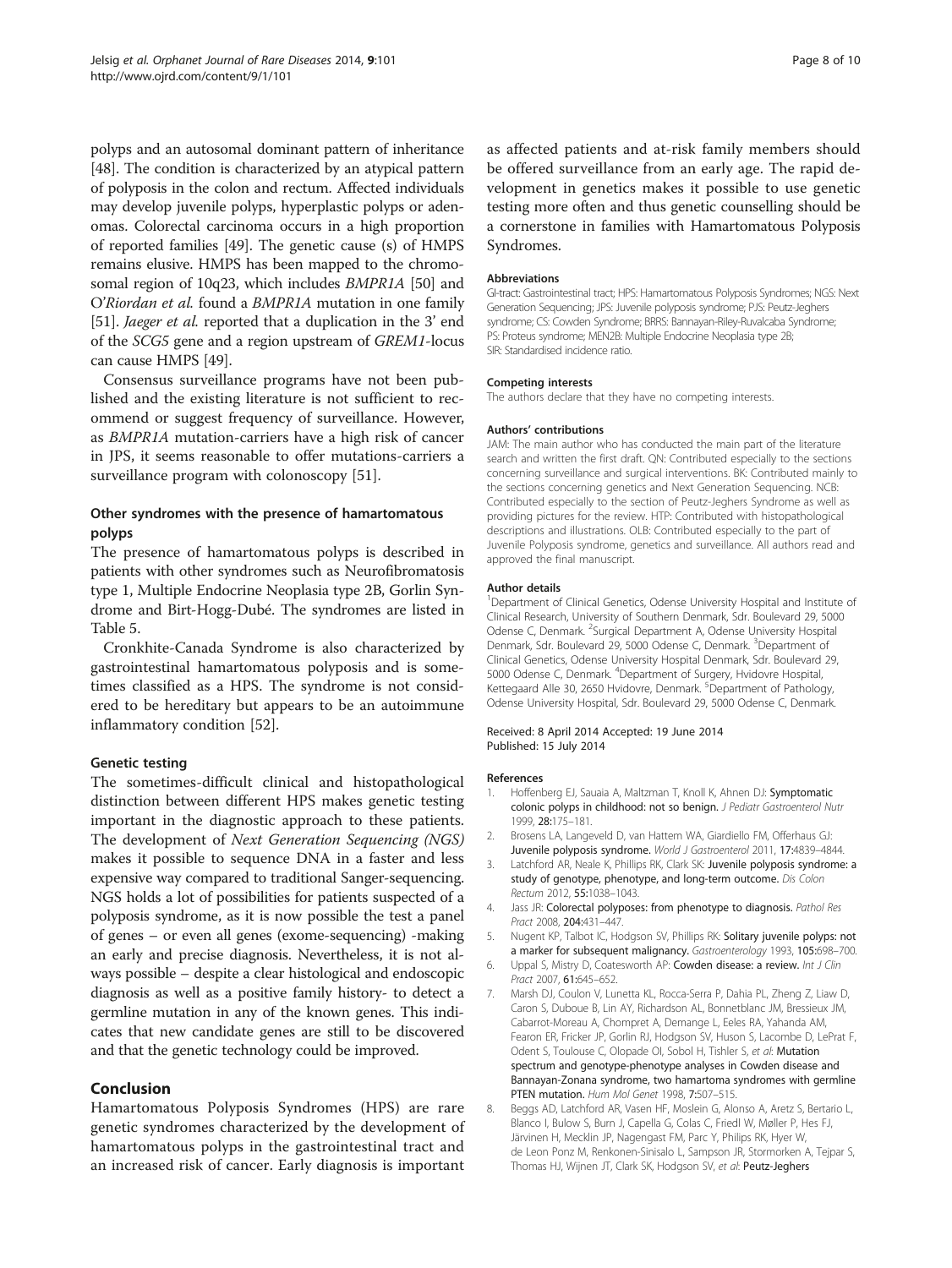<span id="page-8-0"></span>syndrome: a systematic review and recommendations for management. Gut 2010, 59:975–986.

- 9. Manfredi M: Hereditary hamartomatous polyposis syndromes: understanding the disease risks as children reach adulthood. Gastroenterol Hepatol (N Y) 2010, 6:185–196.
- 10. Jass JR, Williams CB, Bussey HJ, Morson BC: Juvenile polyposis-a precancerous condition. Histopathology 1988, 13:619–630.
- 11. Howe JR, Mitros FA, Summers RW: The risk of gastrointestinal carcinoma in familial juvenile polyposis. Ann Surg Oncol 1998, 5:751–756.
- 12. Brosens LA, van Hattem A, Hylind LM, Iacobuzio-Donahue C, Romans KE, Axilbund J, Cruz-Correa M, Tersmette AC, Offerhaus GJ, Giardiello FM: Risk of colorectal cancer in juvenile polyposis. Gut 2007, 56:965–967.
- 13. Walpole IR, Cullity G: Juvenile polyposis: a case with early presentation and death attributable to adenocarcinoma of the pancreas. Am J Med Genet 1989, 32:1–8.
- 14. Aretz S, Stienen D, Uhlhaas S, Stolte M, Entius MM, Loff S, Back W, Kaufmann A, Keller KM, Blaas SH, Siebert R, Vogt S, Spranger S, Holinski-Feder E, Sunde L, Propping P, Friedl W: High proportion of large genomic deletions and a genotype phenotype update in 80 unrelated families with juvenile polyposis syndrome. J Med Genet 2007, 44:702–709.
- 15. Friedl W, Uhlhaas S, Schulmann K, Stolte M, Loff S, Back W, Mangold E, Stern M, Knaebel HP, Sutter C, Weber RG, Pistorius S, Burger B, Propping P: Juvenile polyposis: massive gastric polyposis is more common in MADH4 mutation carriers than in BMPR1A mutation carriers. Hum Genet 2002, 111:108–111.
- 16. Oncel M, Church JM, Remzi FH, Fazio VW: Colonic surgery in patients with juvenile polyposis syndrome: a case series. Dis Colon Rectum 2005, 48:49–55. discussion 55–46.
- 17. Howe JR, Ringold JC, Hughes JH, Summers RW: Direct genetic testing for Smad4 mutations in patients at risk for juvenile polyposis. Surgery 1999, 126:162–170.
- 18. Cairns SR, Scholefield JH, Steele RJ, Dunlop MG, Thomas HJ, Evans GD, Eaden JA, Rutter MD, Atkin WP, Saunders BP, Lucassen A, Jenkins P, Fairclough PD, Woodhouse CR: Guidelines for colorectal cancer screening and surveillance in moderate and high risk groups (update from 2002). Gut 2010, 59:666-689.
- 19. McDonald J, Bayrak-Toydemir P, Pyeritz RE: Hereditary hemorrhagic telangiectasia: an overview of diagnosis, management, and pathogenesis. Genet Med 2011, 13:607–616.
- 20. Teekakirikul P, Milewicz DM, Miller DT, Lacro RV, Regalado ES, Rosales AM, Ryan DP, Toler TL, Lin AE: Thoracic aortic disease in two patients with juvenile polyposis syndrome and SMAD4 mutations. Am J Med Genet A 2013, 161A:185–191.
- 21. Dahdaleh FS, Carr JC, Calva D, Howe JR: Juvenile polyposis and other intestinal polyposis syndromes with microdeletions of chromosome 10q22-23. Clin Genet 2012, 81:110–116.
- 22. Pilarski R, Burt R, Kohlman W, Pho L, Shannon KM, Swisher E: Cowden Syndrome and the PTEN Hamartoma Tumor Syndrome: Systematic Review and Revised Diagnostic Criteria. J Natl Cancer Inst 2013, 105:1607–1616.
- 23. Pilarski R, Stephens JA, Noss R, Fisher JL, Prior TW: Predicting PTEN mutations: an evaluation of Cowden syndrome and Bannayan-Riley-Ruvalcaba syndrome clinical features. J Med Genet 2011, 48:505–512.
- 24. Eng C: Will the real Cowden syndrome please stand up: revised diagnostic criteria. J Med Genet 2000, 37:828–830.
- 25. Bubien V, Bonnet F, Brouste V, Hoppe S, Barouk-Simonet E, David A, Edery P, Bottani A, Layet V, Caron O, Gilbert-Dussardier B, Delnatte C, Dugast C, Fricker JP, Bonneau D, Sevenet N, Longy M, Caux F: High cumulative risks of cancer in patients with PTEN hamartoma tumour syndrome. J Med Genet 2013, 50:255–263.
- 26. Tan MH, Mester JL, Ngeow J, Rybicki LA, Orloff MS, Eng C: Lifetime cancer risks in individuals with germline PTEN mutations. Clin Cancer Res 2012, 18:400–407.
- 27. Coriat R, Mozer M, Caux F, Chryssostalis A, Terris B, Grandjouan S, Benamouzig R, Martin A, Chaussade S: Endoscopic findings in Cowden syndrome. Endoscopy 2011, 43:723-726.
- 28. Heald B, Mester J, Rybicki L, Orloff MS, Burke CA, Eng C: Frequent gastrointestinal polyps and colorectal adenocarcinomas in a prospective series of PTEN mutation carriers. Gastroenterology 2010, 139:1927-1933.
- 29. Stanich PP, Owens VL, Sweetser S, Khambatta S, Smyrk TC, Richardson RL, Goetz MP, Patnaik MM: Colonic polyposis and neoplasia in Cowden syndrome. Mayo Clin Proc 2011, 86:489-492.
- 30. Referenced with permission from the NCCN Clinical Practice Guidelines in Oncology (NCCN Guidelines(r)) for Genetic/Familial High-Risk Assessment: Breast and Ovarian V.1.2014. (c) National Comprehensive Cancer Network, Inc 2014. All rights reserved. Accessed [June 28, 2014]. To view the most recent and complete version of the guideline, go online to [www.nccn.org](http://www.nccn.org). NATIONAL COMPREHENSIVE CANCER NETWORK(r), NCCN(r), NCCN GUIDELINES(r), and all other NCCN Content are trademarks owned by the National Comprehensive Cancer Network, Inc.
- 31. Gorlin RJ, Cohen MM Jr, Condon LM, Burke BA: Bannayan-Riley-Ruvalcaba syndrome. Am J Med Genet 1992, 44:307-314.
- 32. Lindhurst MJ, Sapp JC, Teer JK, Johnston JJ, Finn EM, Peters K, Turner J, Cannons JL, Bick D, Blakemore L, Blumhorst C, Brockmann K, Calder P, Cherman N, Deardorff MA, Everman DB, Golas G, Greenstein RM, Kato BM, Keppler-Noreuil KM, Kuznetsov SA, Miaymoto RT, Newman K, Ng D, O'Brien K, Rothenberg S, Schwartzentruber DJ, Singhai V, Tirabosco R, Upton J, et al: A mosaic activating mutation in AKT1 associated with the Proteus syndrome. N Fnal J Med 2011, 365:611-619.
- 33. Smith JM, Kirk EP, Theodosopoulos G, Marshall GM, Walker J, Rogers M, Field M, Brereton JJ, Marsh DJ: Germline mutation of the tumour suppressor PTEN in Proteus syndrome. J Med Genet 2002, 39:937-940.
- 34. Zhou X, Hampel H, Thiele H, Gorlin RJ, Hennekam RC, Parisi M, Winter RM, Eng C: Association of germline mutation in the PTEN tumour suppressor gene and Proteus and Proteus-like syndromes. Lancet 2001, 358:210–211.
- 35. Cohen MM Jr, Turner JT, Biesecker LG: Proteus syndrome: misdiagnosis with PTEN mutations. Am J Med Genet A 2003, 122A:323-324.
- 36. Turner JT, Cohen MM Jr, Biesecker LG: Reassessment of the Proteus syndrome literature: application of diagnostic criteria to published cases. Am J Med Genet A 2004, 130A:111–122.
- 37. van Lier MG, Wagner A, Mathus-Vliegen EM, Kuipers EJ, Steyerberg EW, van Leerdam ME: High cancer risk in Peutz-Jeghers syndrome: a systematic review and surveillance recommendations. Am J Gastroenterol 2010, 105:1258-1264. author reply 1265.
- 38. Giardiello FM, Trimbath JD: Peutz-Jeghers syndrome and management recommendations. Clin Gastroenterol Hepatol 2006, 4:408–415.
- 39. Vogel T, Schumacher V, Saleh A, Trojan J, Moslein G: Extraintestinal polyps in Peutz-Jeghers syndrome: presentation of four cases and review of the literature. Deutsche Peutz-Jeghers-Studiengruppe. Int J Colorectal Dis 2000, 15:118–123.
- 40. Aretz S, Stienen D, Uhlhaas S, Loff S, Back W, Pagenstecher C, McLeod DR, Graham GE, Mangold E, Santer R, Propping P, Friedl W: High proportion of large genomic STK11 deletions in Peutz-Jeghers syndrome. Hum Mutat 2005, 26:513–519.
- 41. Resta N, Pierannunzio D, Lenato GM, Stella A, Capocaccia R, Bagnulo R, Lastella P, Susca FC, Bozzao C, Loconte DC, Sabbà C, Urso E, Sala P, Fornasarig M, Grammatico P, Piepoli A, Host C, Turchetti D, Viel A, Memo L, Giunti L, Stigliano V, Varesco L, Bertario L, Genuardi M, Lucci Cordisco E, Tibletti MG, Di Gregorio C, Andriulli A, de Leon Ponz M, et al: Cancer risk associated with STK11/LKB1 germline mutations in Peutz-Jeghers syndrome patients: results of an Italian multicenter study. Dig Liver Dis 2013, 45:606–611.
- 42. Giardiello FM, Brensinger JD, Tersmette AC, Goodman SN, Petersen GM, Booker SV, Cruz-Correa M, Offerhaus JA: Very high risk of cancer in familial Peutz-Jeghers syndrome. Gastroenterology 2000, 119:1447–1453.
- 43. van Lier MG, Westerman AM, Wagner A, Looman CW, Wilson JH, de Rooij FW, Lemmens VE, Kuipers EJ, Mathus-Vliegen EM, van Leerdam ME: High cancer risk and increased mortality in patients with Peutz-Jeghers syndrome. Gut 2011, 60:141–147.
- 44. Hearle N, Schumacher V, Menko FH, Olschwang S, Boardman LA, Gille JJ, Keller JJ, Westerman AM, Scott RJ, Lim W, Trimbath JD, Giardiello FM, Gruber SB, Offerhaus GJ, de Rooij FW, Wilson JH, Hansmann A, Möslein G, Royer-Pokora B, Vogel T, Phillips RK, Spigelman AD, Houlston RS: Frequency and spectrum of cancers in the Peutz-Jeghers syndrome. Clin Cancer Res 2006, 12:3209–3215.
- 45. Barnard J: Screening and surveillance recommendations for pediatric gastrointestinal polyposis syndromes. J Pediatr Gastroenterol Nutr 2009, 48(Suppl 2):S75–S78.
- 46. Korsse SE, Dewint P, Kuipers EJ, van Leerdam ME: Small bowel endoscopy and Peutz-Jeghers syndrome. Best Pract Res Clin Gastroenterol 2012, 26:263–278.
- 47. Korsse SEHF, van Lier MG, Biermann K, Offerhaus GJ, Krak N, Looman CW, van Veelen W, Kuipers EJ, Wagner A, Dekker E, Mathus-Vliegen EM,